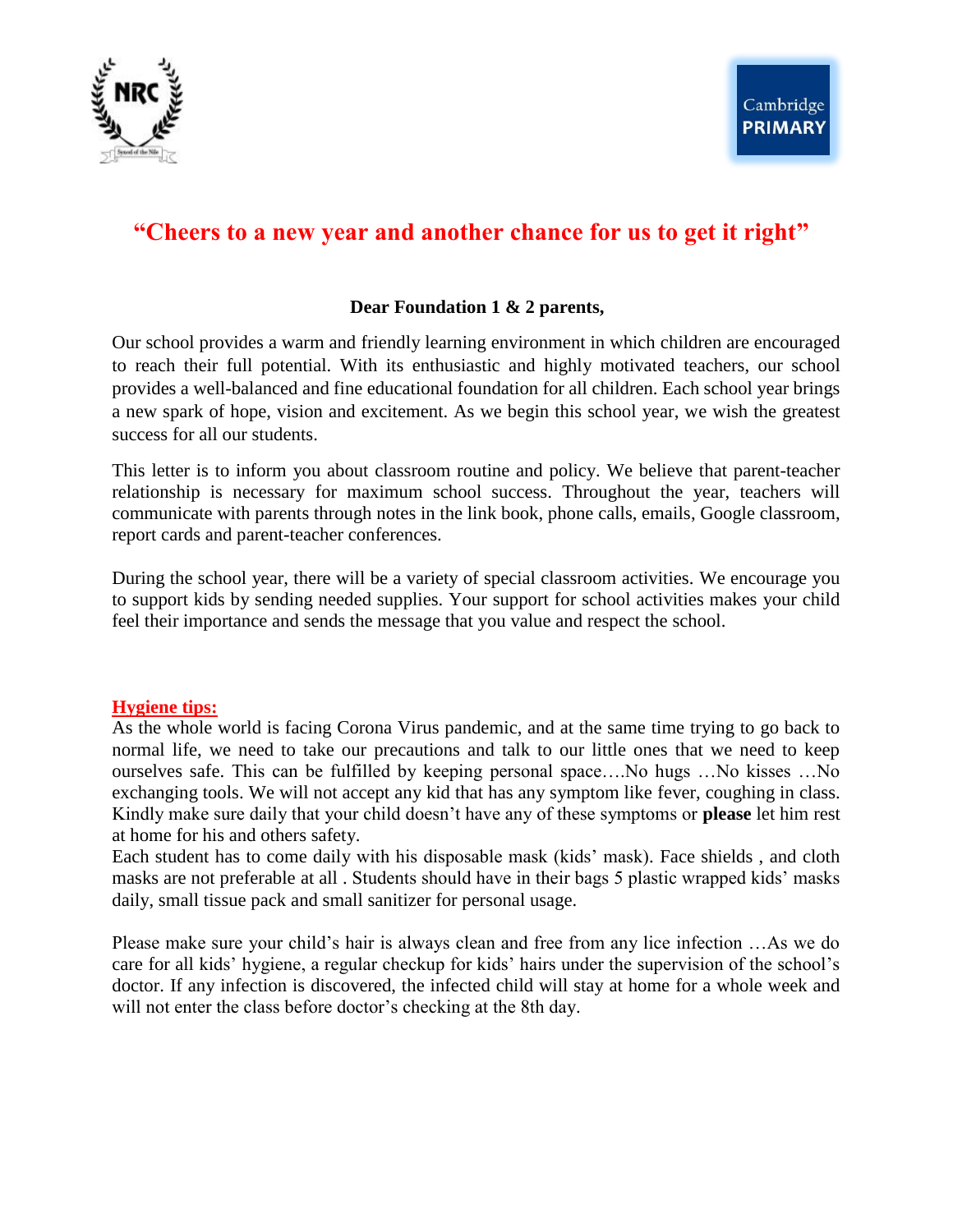## **School hours:**

School day begins at 8:00 am, and ends at 1:40 pm. Lines start at 7:45 am .Late students will not be permitted to enter school premises

## **Transportation:**

Children who take the school bus will be directed daily by their teachers to their buses. Children who are picked up by their parents will be directed by their teacher to the gate at the end of each day.

**N.B:** If there is any change in the way your child is leaving school, **parents have to send the school a written and signed note** in the students file with the changes and call the school on that day as we don't depend on the child's verbal statement about it. If we don't get a note and a phone call from you, we will not be able to apply this change.

## **School books:**

We will be sending you a note with the date when you can receive your child's school books. Please cover them in clear transparent covers to keep them in good shape. Please send them back the next day as we need to start working on them.

## **Attendance:**

A successful school experience is the responsibility of the children, the parent and the school. Your child's progress, both academically and socially, is influenced to a great extent by daily participation. Regular attendance without tardiness is important.

#### **Communication:**

We will send you daily on google classroom to inform you about classroom activities and homework. We will also send a behavior note home (if needed) with your child so that you know if your child is staying on track with our classroom rules.

All communication will be sent home in your child's envelope file daily or via private message on Google classroom. The teacher asks the students to get their files out that include their H.W. and books, but the teacher does not open each child's backpack. So kindly encourage them to be responsible for this.

 We may also use hangouts for direct messages with teachers only during working hours. For contacting FS teachers for any request please contact Mrs. Jacqueline Wagdy at 01270523854 (WhatsApp messages only). In case you need a phone call, send a message first and we will schedule a phone call with Mrs. Jacqueline or one of the teachers.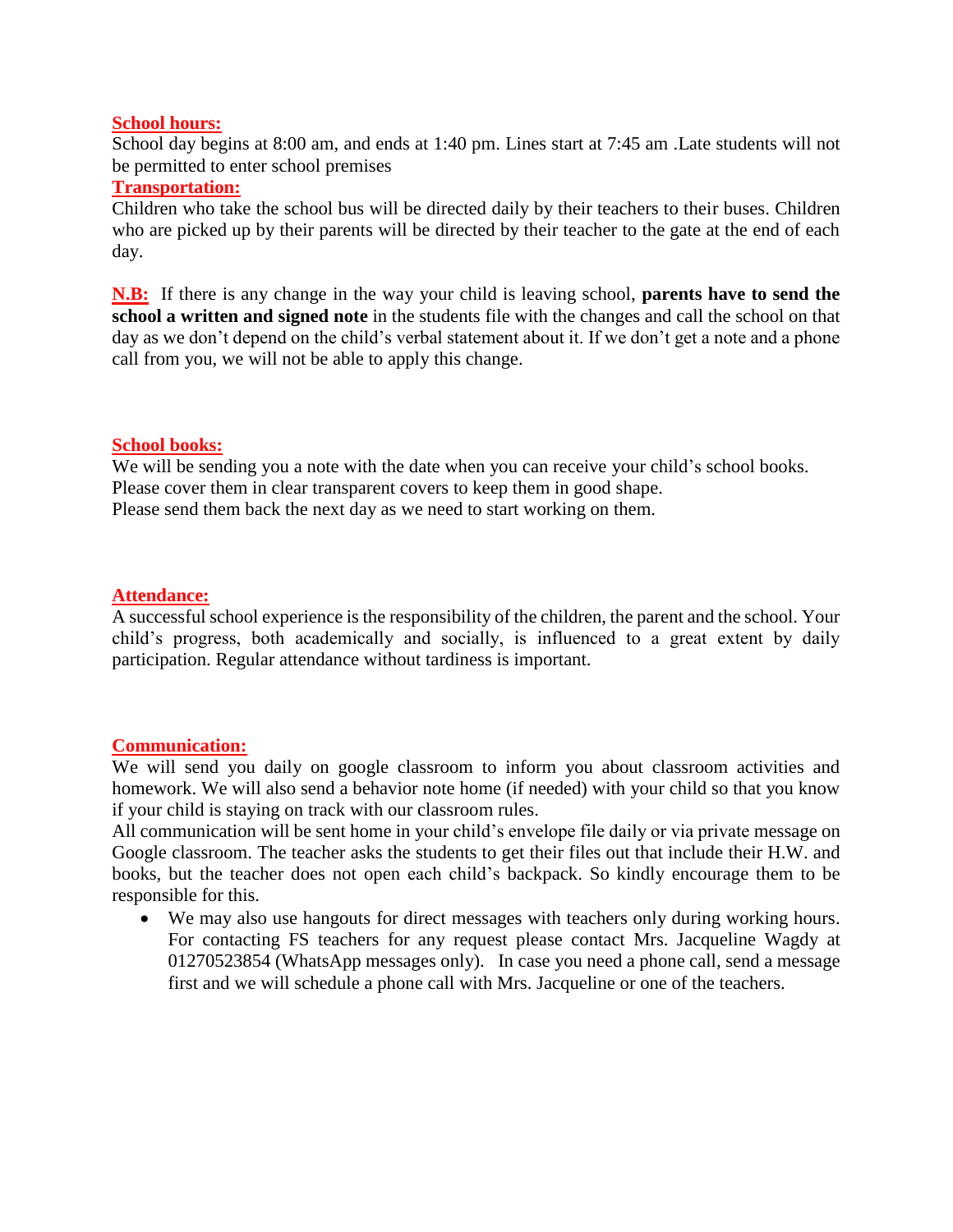#### **Birthdays:**

If you would like to celebrate your child's birthday in class, please send us a note before to arrange the suitable day together. Small gifts for kids and 10 photos of him/her in different stages on a labelled flash memory are enough …… cakes are not allowed.

#### **Dress code:**

As per the school dress code, students are allowed only to come in school uniform, black or white shoes. In case the students have P.E on any day, they will come in P.E uniform.

Bags should carry A4 drawing sketch. Wheel bags are not preferable at all for the kids' safety on the stairs .White socks are only allowed. Concerning girls, Only white or black hairbands are allowed. The student should have a separate lunch bag that can carry both the lunch box and the bottle.

#### **Classroom rules:**

- \* When we are in the lines or in the circle keep silence
- \* Raise your finger before you speak.
- \* Keep your hands for yourself.
- \* Keep your classroom clean

## **Behaviour policy:**

As a school, we believe that by treating others kindly and with respect, we shall help our children to learn the highest standards of behaviour. As Experts, we believe that all children have the right to learn and that all teachers have the right to teach. Classroom rules are displayed in each class; the teachers make sure that they are discussed on regular basis.

# **Rewards:**

- \* Verbal praise
- \* Class points or similar
- \* Simple gifts
- \* Enhancement chart

#### **Breaking rules:**

- Reminder of the rule broken.
- Warning
- If the misbehaviour that happened is repeated, the child is asked to go to "time out" (to sit on a chair). When he /she feels ready to participate positively again in the classroom, she/he may return to the activity.

When a child is sent to "time out" often, a note is sent home to parents. Some children may need a different approach to modify behaviour; the teacher, the parents and if needed the school counsellor will work together to support the child's needs.